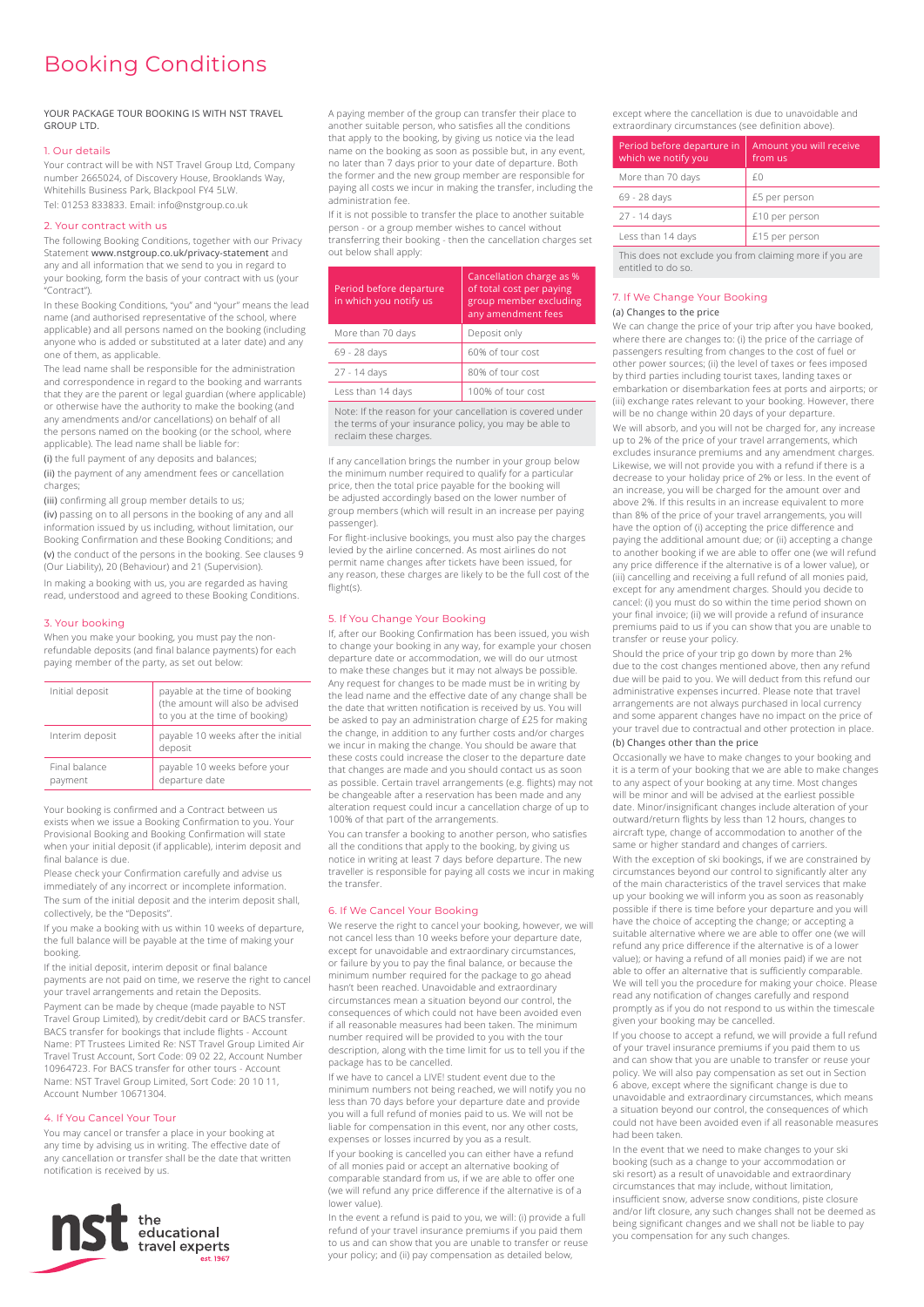#### 8. Unavoidable & Extraordinary Circumstances (force majeure)

Except where otherwise expressly stated in these Booking Conditions we will not be liable for any damage, loss, costs or other expenses incurred by you - or pay you compensation - where the performance or prompt performance of our Contractual obligations to you are prevented, or affected by - or you otherwise suffer any damage, loss or expense of any nature - as a result of unavoidable and extraordinary events (Force Majeure Events).

Force Majeure Events are events that neither we nor the suppliers of any service(s) in question could, even with all due care, foresee or avoid. Force Majeure Events include, without limitation, war (whether actual or threatened), civil unrest, riot, strife, terrorist activity and/or its consequences or the threat of such activity, health risks, infectious disease, epidemics and pandemics and government measures to combat such outbreaks, riot, the act of any government or other national or local authority or the act of any airport, port or river authorities, unforeseeable technical problems with transport, airport, port or airspace closure restriction or congestion; flight or other travel restrictions imposed by any government, regulatory authority or other third party; industrial dispute, sanctions, lock closure, natural or nuclear disaster, fire, flood, adverse weather conditions, volcanic eruption, chemical or biological disaster and all similar events outside our or the concerned supplier's control.

#### 9. Our Liability to You

You must inform us without undue delay of any issues with the travel services included in your booking – please see clause 14 (Complaints) for how to make a complaint in destination.

We will not be liable for any injury, illness, death, loss (for example loss of possessions or loss of enjoyment), damage, expense, cost or other sum or claim of any nature or description whatsoever which results from: (i) the act(s) and/or omission(s) of the person(s) affected or another/any member of your group; (ii) the act(s) and/or omission(s) of a third party unconnected with the provision of the travel services in the booking; (iii) unavoidable and extraordinary circumstances, which means a situation beyond our control, the consequences of which could not have been avoided even if all reasonable measures had been taken; (iv) any loss or damage you incur that relates to any business activity (including without limitation loss of earnings); (v) any loss or damage that relates to any services which do not form part of our Contract with you (including, without limitation, any additional services or facilities booked and arranged by you directly, including any activity, tour or excursion you purchase in destination from a third party).

Our Contract with you and the laws and applicable standards of the country in which your claim or complaint occurred will be used as the basis for reviewing your compliant. If the particular travel services which gave rise to the claim or complaint were provided in compliance with the applicable local laws and standards, the travel services will be treated as having been properly provided. This will be the case even if the travel services did not comply with the laws and standards of the UK which would have applied had those services been provided in the UK.

Our liability, except in cases involving death or personal injury as a result of our negligence, or the negligence of our suppliers who provide some of the services that form part of your Contract with us, shall be limited to a maximum of three times the cost of your travel arrangements (excluding any amendment charges) paid by or on behalf of the person(s) affected in total unless a lower limitation applies to your claim under any conditions of carriage or International Conventions.

We are to be regarded as having all benefit of any limitation of compensation contained in these Booking Conditions or any other applicable International Conventions. Our liability will also be limited in accordance with and/or in an identical manner to the contractual terms and conditions of carriage of the transport companies that provide the travel services that make up your package (e.g. the airlines) and any relevant and applicable International Conventions. Any such terms shall be incorporated into your booking and Contract with us and will apply to you on that journey. Relevant international conventions include, without limitation, the Montreal Convention in respect of travel by air, the Athens Convention in respect of travel by sea, the Berne Convention in respect of travel by rail and the Paris Convention in respect of the provision of accommodation, which limit the amount of and conditions under which compensation can be claimed for death, injury, delay to passengers and loss, damage and delay to luggage. You can ask for copies of the travel service contractual terms, or the international conventions, from us. Please note that strict time limits may apply for notifying of loss, damage or delay of luggage to airlines. Under EU law (Regulation 261/2004) you have rights in some circumstances to refunds and/or compensation from your airline in cases of denied boarding, cancellation or delay to flights. Full details will be publicised at EU airports

and available from airlines. However reimbursement in such cases will not automatically entitle you to a refund of your tour cost from us. Your right to a refund and/or compensation from us is set out in these Booking Conditions. If any payments to you are due from us, any payment made to you by the airline or any other service provider will be deducted.

We cannot accept any liability for any damage, loss, expense or other sum(s) of any description which did not result from any breach of our Contract with you or other fault by ourselves or our employees or, where we are responsible for them, our suppliers. This includes, without limitation, (i) any separate contracts that you may enter into with other providers or suppliers for any excursions, activities or other services; and (ii) any services that are not provided by us or our suppliers as part of your Contract that may include services provided near to where you are staying such as water sport providers, beach vendors, shops, massage and other spa therapies and sporting facilities.

## 10. Covid-19

10.1 We both acknowledge the ongoing COVID-19 global crisis and accept our obligations to comply with any official guidance from governments or local authorities, both in the UK and whilst on tour.

10.2 We will have no liability for any refunds, compensation, costs, expenses or other losses of any kind incurred by you (including, where applicable, the cost of medical treatment), in the following circumstances:

(i) If you, or anyone in your booking party, test positive for Covid-19 and have to quarantine for a period of time, or are notified or otherwise become aware that you have, or suspect you may have, come into close contact with someone who has tested positive for Covid-19 (or where they otherwise suspect they may have Covid-19) and have to self-isolate for a period of time. If this happens within 14 days of your departure date, you must contact us as you may no longer be able to travel. We will offer you the following options where possible and subject to availability: (a) Postponing your trip to a later date. We will notify you of any impact on the price the postponement may have (please note that you may have to pay full cancellation charges on some elements of your trip, such as the flight, as well any increase in cost imposed by other suppliers);

(b) If not everyone on the booking is affected, you will have the right to transfer your place on the trip to another person nominated by you, subject always to the requirements of clause 4;

(c) Cancelling your trip, in which case we will impose our standard cancellation charges as at the date of cancellation by you. You may be able to claim these costs back from your travel insurance.

If this happens whilst you are on your trip, please notify us without delay and we will provide such reasonable assistance as we can in the circumstances. However, we will not be responsible for covering the cost of any curtailment of your trip, missed transport arrangements, additional accommodation required, or other associated costs incurred by you. You must ensure you have travel insurance which covers these costs for you.

(ii) You fail any tests, checks or other measures imposed by a supplier, airline, port or airport, border control authority or other government body or local authority or fail to submit for testing or assessment when requested to do so, and as such you are denied entry to board the flight, entry to the destination, access to the services or you are otherwise unable to proceed with the trip, or that portion of the trip. 10.3 You also acknowledge that the suppliers providing your trip, including airlines, hotels and excursion providers, will need to comply with national and/or local guidance and requirements relating to Covid-19, and have implemented

certain measures as a result. This will likely include specific requirements regarding personal protective equipment, such as use of face-masks by staff (and you may be required to wear a face-mask as well), social distancing, maximum number restrictions on the use of certain facilities, designated alternative entrance and exit routes, mandatory hand sanitisation, limited entertainment options and limited food/drink availability. We do not expect these measures to have a significant impact on your enjoyment of the trip and all measures will be taken with the purpose of securing your safety and those around you.

### 11. Your Travel Arrangements

The combination of travel services offered to you is a package within the meaning of the Package Travel and Linked Travel Arrangements Regulations. Therefore, you will benefit from all EU rights applying to packages. We will be fully responsible for the proper performance of the package as a whole.

Additionally, as required by law, we have protection in place to refund your payments and, where transport is included in the package, to ensure your repatriation in the event that we become insolvent. For more information on key rights

under the Package Travel and Linked Travel Arrangements Regulations 2018 https://www.legislation.gov.uk/ uksi/2018/634/contents/made

It is your responsibility to ensure that all names are given in full and exactly as shown on the individuals' passports. This information is often required at an early stage of booking and some airlines may not permit name changes. Regulation (EC) No.2111/2005 establishes a list of air carriers which are subject to an operating ban within the European Community. We are required to publish the existence of this list, which can be found at: https://ec.europa.eu/transport/modes/air/ safety/air-ban\_en

### 12. Protecting Your Money

NST Travel Group Limited provides full financial protection for our package holidays, through our Air Travel Organiser's Licence number 3606 issued by the Civil Aviation Authority (CAA),Gatwick Airport South, West Sussex, RH6 0YR, UK, telephone 0333 103 6350, email claims@caa.co.uk. When you buy an ATOL protected flight or flight inclusive package from us you will receive an ATOL Certificate. This lists what is financially protected, where you can get information on what this means for you and who to contact if things go wrong. We or the suppliers identified on your ATOL Certificate will provide you with the services listed on the ATOL Certificate (or a suitable alternative). In some cases, where we aren't able to do so for reasons of insolvency, an alternative ATOL holder may provide you with the services you have bought or a suitable alternative (at no extra cost to you). You agree to accept that in those circumstances the alternative ATOL holder will perform those obligations and you agree to pay any money outstanding to be paid by you under your contract to that alternative ATOL holder. However, you also agree that in some cases it will not be possible to appoint an alternative ATOL holder, in which case you will be entitled to make a claim under the ATOL scheme (or your credit card issuer where applicable).

If we or the suppliers identified on your ATOL certificate are unable to provide the services listed (or a suitable alternative, through an alternative ATOL holder or otherwise) for reasons of insolvency, the Trustees of the Air Travel Trust may make a payment to (or confer a benefit on) you under the ATOL scheme. You agree that in return for such a payment or benefit you assign absolutely to those Trustees any claims which you have or may have arising out of or relating to the non-provision of the services, including any claim against us, the travel agent (or your credit card issuer where applicable). You also agree that any such claims may be re-assigned to another body, if that other body has paid sums you have claimed under the ATOL scheme.

#### 13. ABTA

Where your trip is protected under the ABTA scheme, you agree to accept that in the event of our insolvency ABTA may arrange for the services you have bought to continue, or for a suitable alternative to be provided at the same cost as your original trip. You also agree to accept that in circumstances where the travel service provider provides the services you have bought, you agree to pay any outstanding sum under your contract with us to that alternative travel service provider. However, you also agree that in some cases the services will not be provided, in which case you will be entitled to make a claim under ABTA's Scheme of Protection (or your payment card issuer where applicable) for a refund of the monies you have paid.

All money you pay to a travel agent for your trip is held by that agent on behalf of and for the benefit of the Trustees of the Air Travel Trust at all times but subject to the agent's obligation to pay it to us for so long as we do not fail. If we do fail, any money held at that time by the agent, or subsequently accepted from you by the agent, is and continues to be held by that agent on behalf of and for the benefit of the Trustees of the Air Travel Trust without any obligation to pay that money to us.

We are a Member of ABTA, membership number V0550. We are obliged to maintain a high standard of service to you by ABTA's Code of Conduct. We can also offer you ABTA's scheme for the resolution of disputes which is approved by the Chartered Trading Standards Institute. If we can't resolve your complaint, go to www.abta.com to use ABTA's simple procedure. Further information on the Code and ABTA's assistance in resolving disputes can be found on www.abta. com.

### 14. Complaints

If you have a complaint about any of the services included in your booking, we want to be the first to hear about any issues so we are able to resolve them promptly. You must also inform the supplier of the service in question without undue delay who will endeavour to put things right. If it is not resolved locally, please follow this up within 28 days of your return home by writing to our Customer Services Department at NST Travel Group Ltd, Discovery House, Brooklands Way, Whitehills Business Park, Blackpool FY4 5LW giving your booking reference and all other relevant